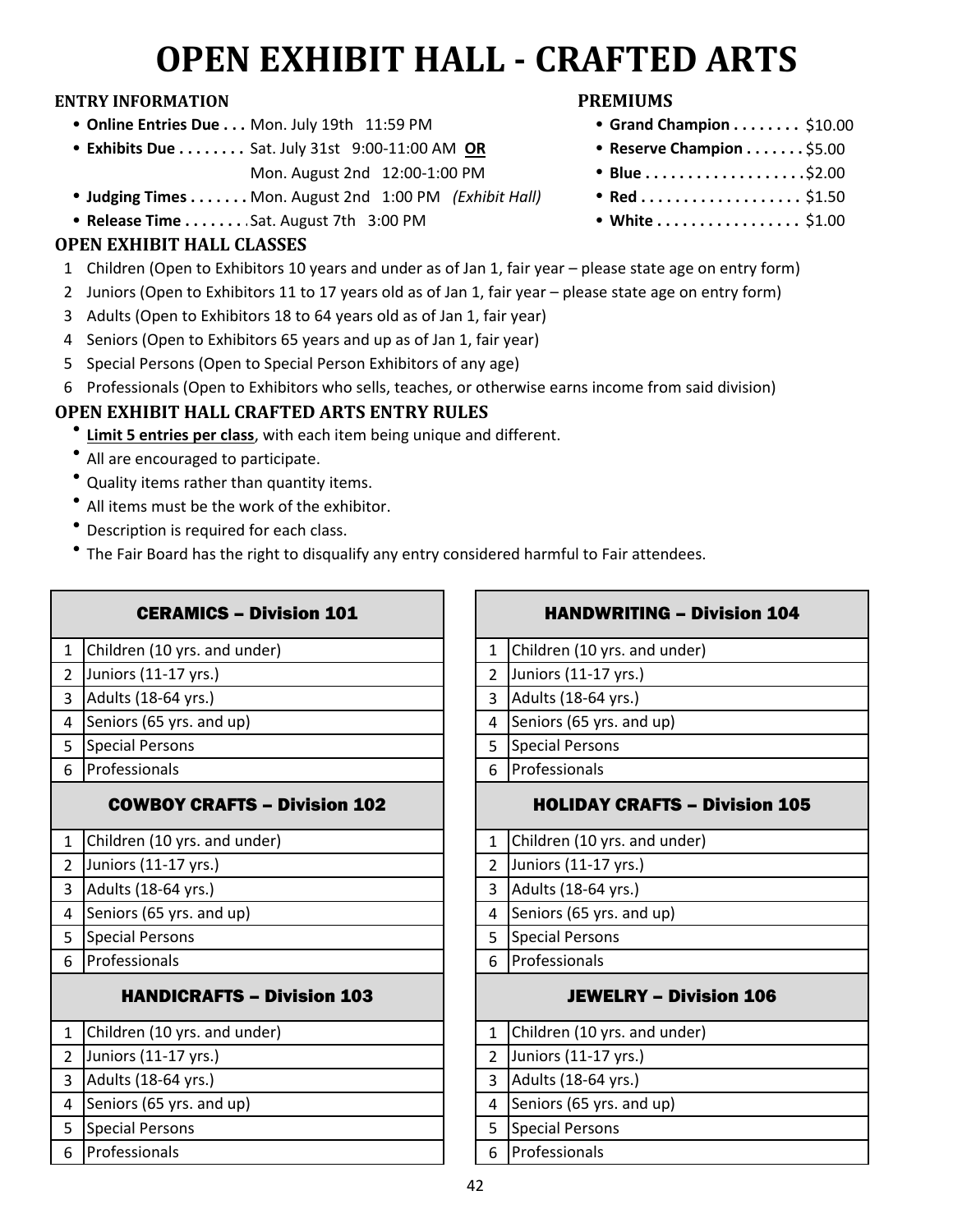# **OPEN EXHIBIT HALL - CRAFTED ARTS**

|                | <b>LEATHER WORK - Division 107</b>    |                         |
|----------------|---------------------------------------|-------------------------|
| 1              | Children (10 yrs. and under)          | 1                       |
| $\overline{2}$ | Juniors (11-17 yrs.)                  | $\overline{\mathbf{c}}$ |
| 3              | Adults (18-64 yrs.)                   | 3                       |
| 4              | Seniors (65 yrs. and up)              | 4                       |
| 5              | <b>Special Persons</b>                | 5                       |
| 6              | Professionals                         | 6                       |
|                | <b>METAL WORK - Division 108</b>      |                         |
| $\mathbf{1}$   | Children (10 yrs. and under)          | 1                       |
| $\overline{2}$ | Juniors (11-17 yrs.)                  | $\overline{\mathbf{c}}$ |
| 3              | Adults (18-64 yrs.)                   | 3                       |
| 4              | Seniors (65 yrs. and up)              | 4                       |
| 5              | <b>Special Persons</b>                | 5                       |
| 6              | Professionals                         | 6                       |
|                | <b>NATIVE AMERICAN - Division 109</b> |                         |
| 1              | Children (10 yrs. and under)          | 1                       |
| $\overline{2}$ | Juniors (11-17 yrs.)                  | $\overline{2}$          |
| 3              | Adults (18-64 yrs.)                   | 3                       |
| 4              | Seniors (65 yrs. and up)              | 4                       |
| 5              | <b>Special Persons</b>                | 5                       |
| 6              | Professionals                         | 6                       |
|                | <b>PAPER ARTS - Division 110</b>      |                         |
| $\mathbf{1}$   | Children (10 yrs. and under)          | $\mathbf{1}$            |
| $\overline{2}$ | Juniors (11-17 yrs.)                  | $\overline{c}$          |
| 3              | Adults (18-64 yrs.)                   | 3                       |
| 4              | Seniors (65 yrs. and up)              | 4                       |
| 5              | <b>Special Persons</b>                | 5                       |
| 6              | Professionals                         | 6                       |
|                | <b>PORCELAIN DOLLS - Division 111</b> |                         |
| $\mathbf{1}$   | Children (10 yrs. and under)          | 1                       |
| 2              | Juniors (11-17 yrs.)                  | $\overline{c}$          |
| 3              | Adults (18-64 yrs.)                   | 3                       |
| 4              | Seniors (65 yrs. and up)              | 4                       |
| 5              | <b>Special Persons</b>                | 5                       |
| 6              | Professionals                         | 6                       |

#### **POTTERY – Division 112**

|   | 1 Children (10 yrs. and under) |
|---|--------------------------------|
|   | 2 Juniors (11-17 yrs.)         |
| 3 | Adults (18-64 yrs.)            |
| 4 | Seniors (65 yrs. and up)       |
| 5 | <b>Special Persons</b>         |
|   | 6 Professionals                |

#### RECYCLED – Division 113

| 1 Children (10 yrs. and under) |
|--------------------------------|
|                                |

2 Juniors (11-17 yrs.)

3 Adults (18-64 yrs.)

4 Seniors (65 yrs. and up)

5 Special Persons

Professionals

### SCULPTURE – Division 114

|   | 1 Children (10 yrs. and under) |
|---|--------------------------------|
|   | Juniors (11-17 yrs.)           |
| 3 | Adults (18-64 yrs.)            |
| 4 | Seniors (65 yrs. and up)       |
|   | <b>Special Persons</b>         |
|   | Professionals                  |
|   |                                |

### WILDLIFE CRAFTS – Division 115

|                | 1 Children (10 yrs. and under) |
|----------------|--------------------------------|
|                | 2 Juniors (11-17 yrs.)         |
| 3              | Adults (18-64 yrs.)            |
|                | Seniors (65 yrs. and up)       |
| 5 <sup>1</sup> | <b>Special Persons</b>         |
|                | 6 Professionals                |
|                |                                |

### **WOODWORK – Division 116**

|   | 1 Children (10 yrs. and under)   |
|---|----------------------------------|
|   | 2 Juniors $(11-17 \text{ yrs.})$ |
| 3 | Adults (18-64 yrs.)              |
| 4 | Seniors (65 yrs. and up)         |
|   | <b>Special Persons</b>           |
|   | 6 Professionals                  |
|   |                                  |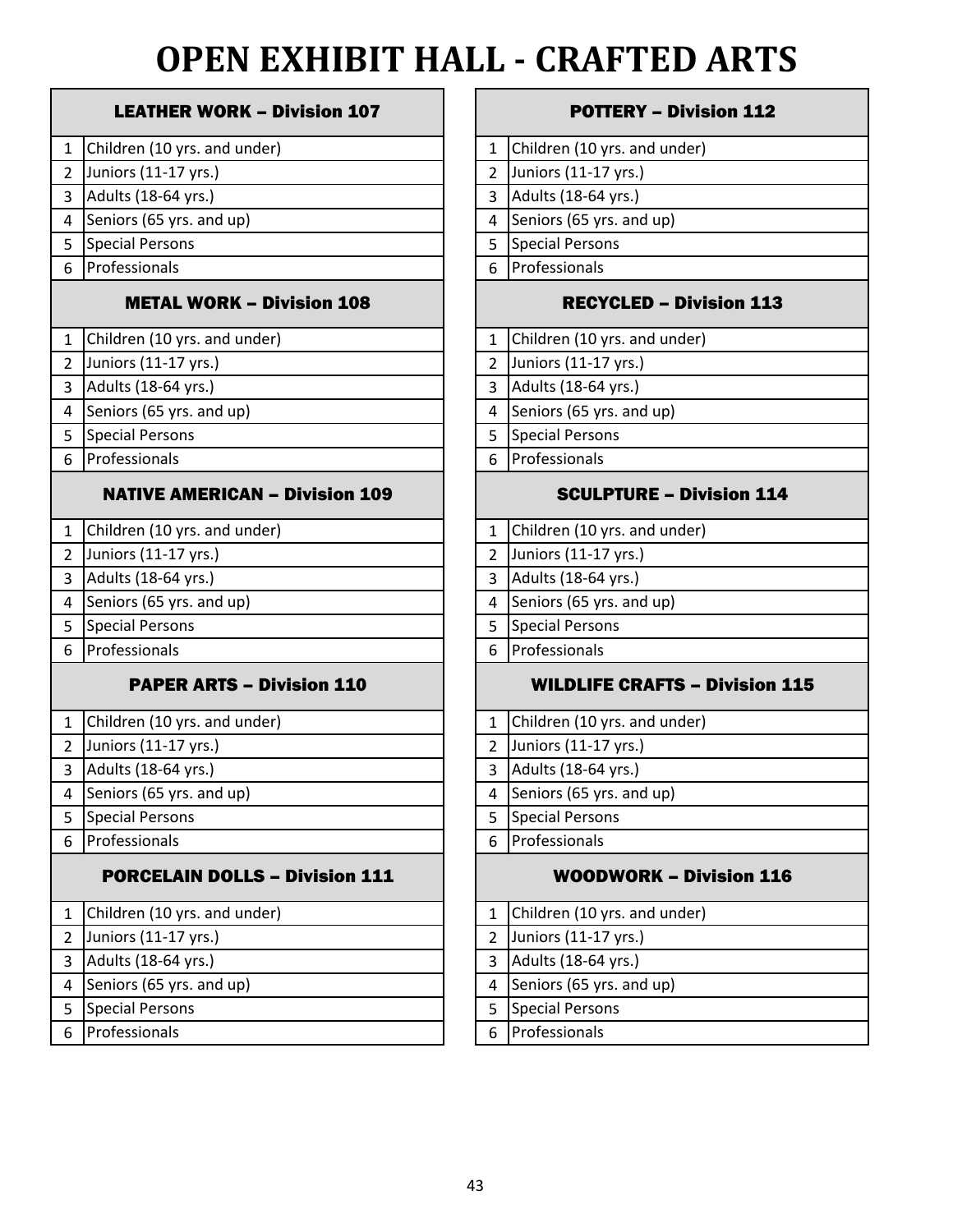# **OPEN EXHIBIT HALL - CULINARY**

#### **ENTRY INFORMATION PREMIUMS**

- **Online Entries Due . . . Mon. July 19th 11:59 PM**
- **Exhibits Due . . . . . . . . Sat. July 31st 9:00-11:00 AM OR** 
	- Mon. August 2nd 12:00-1:00 PM
- **Judging Times . . . . . . . Mon. August 2nd 1:00 PM** *(Exhibit Hall)*
- **Release Time . . . . . . . . Sat. August 7th 3:00 PM**

### **OPEN EXHIBIT HALL CLASSES**

- 1 Children (Open to Exhibitors 10 years and under as of Jan 1, fair year please state age on entry form)
- 2 Juniors (Open to Exhibitors 11 to 17 years old as of Jan 1, fair year please state age on entry form)
- 3 Adults (Open to Exhibitors 18 to 64 years old as of Jan 1, fair year)
- 4 Seniors (Open to Exhibitors 65 years and up as of Jan 1, fair year)
- 5 Special Persons (Open to Special Person Exhibitors of any age)
- 6 Professionals (Open to Exhibitors who sells, teaches, or otherwise earns income from said division)

## **OPEN EXHIBIT HALL BAKED GOODS RULES**

- **<u>Limit 5 entries per class</u>**, with each item being unique and different.
- Recipes are required on all items. Recipes will not be returned and become the property of Uinta County and must include the exhibitor's name.
- $\bullet$  All are encouraged to participate.
- $\bullet$  All exhibits must be product of the "Home Kitchen".
- No artificial coloring may be used in canned vegetables, fruits or pickles.
- <sup>l</sup> No prepared cake or bread mixes allowed.
- No custard or dairy products that require refrigeration.
- One entry per recipe per household.
- $\bullet$ For individual division rules see above class listings.

VEAST BDEADS – Division 201

• The Fair Board has the right to disqualify any entry considered harmful to Fair attendees.

|                | IEASI DNEADS – DIVISIVII 4V.               |                | QUICK BREADS - DIVISIUII     |
|----------------|--------------------------------------------|----------------|------------------------------|
| $\mathbf{1}$   | Children (10 yrs. and under)               | 1              | Children (10 yrs. and under) |
| $\overline{2}$ | Juniors (11-17 yrs.)                       | $\overline{2}$ | Juniors (11-17 yrs.)         |
| 3              | Adults (18-64 yrs.)                        | 3              | Adults (18-64 yrs.)          |
| 4              | Seniors (65 yrs. and up)                   | 4              | Seniors (65 yrs. and up)     |
| 5              | <b>Special Persons</b>                     | 5              | <b>Special Persons</b>       |
| 6              | Professionals                              | 6              | Professionals                |
|                |                                            |                |                              |
|                | <b>BREADS (YEAST ROLLS) - Division 202</b> |                | <b>CAKES - Division 204</b>  |
| 1              | Children (10 yrs. and under)               | 1              | Children (10 yrs. and under) |
| $\overline{2}$ | Juniors (11-17 yrs.)                       | $\overline{2}$ | Juniors (11-17 yrs.)         |
| 3              | Adults (18-64 yrs.)                        | 3              | Adults (18-64 yrs.)          |
| 4              | Seniors (65 yrs. and up)                   | 4              | Seniors (65 yrs. and up)     |
| 5              | <b>Special Persons</b>                     | 5              | <b>Special Persons</b>       |
| 6              | Professionals                              | 6              | Professionals                |

|                          | <b>QUICK BREADS - Division 203</b> |
|--------------------------|------------------------------------|
| $\mathbf{1}$             | Children (10 yrs. and under)       |
| $\overline{2}$           | Juniors (11-17 yrs.)               |
| 3                        | Adults (18-64 yrs.)                |
| 4                        | Seniors (65 yrs. and up)           |
| 5                        | <b>Special Persons</b>             |
| 6                        | Professionals                      |
|                          |                                    |
|                          | <b>CAKES - Division 204</b>        |
| $\mathbf{1}$             | Children (10 yrs. and under)       |
|                          | Juniors (11-17 yrs.)               |
| 3                        | Adults (18-64 yrs.)                |
| 4                        | Seniors (65 yrs. and up)           |
|                          | <b>Special Persons</b>             |
| $\overline{2}$<br>5<br>6 | Professionals                      |

- $\bullet$  Grand Champion . . . . . . . . \$10.00
- **Reserve Champion . . . . . . . \$5.00**
- \$2.00
- $Red$ .................... \$1.50
- White ................. \$1.00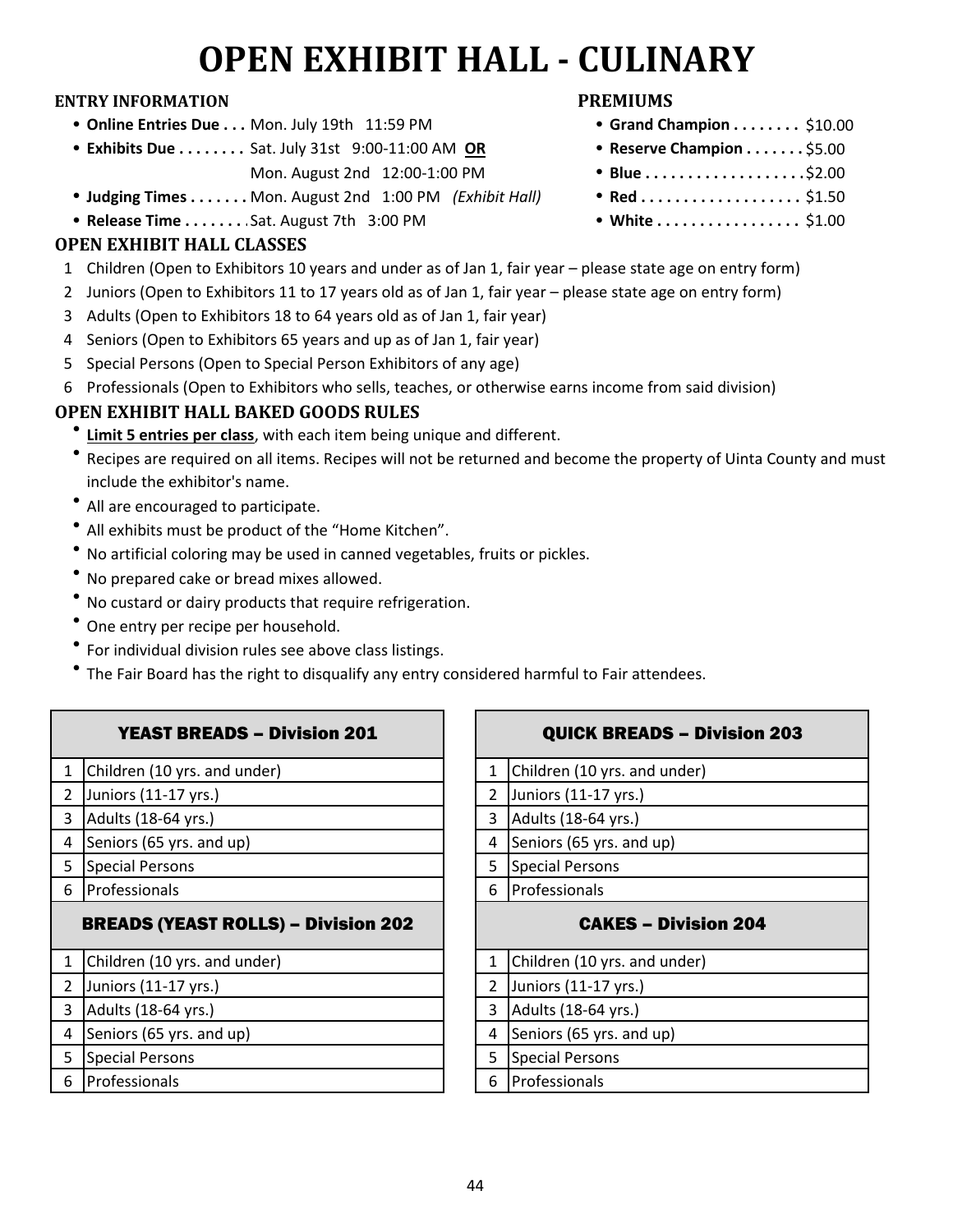# **OPEN EXHIBIT HALL - CULINARY**

|                | DECORATED CANES – DIVISION 205                                                |                                    |  |  |  |  |  |
|----------------|-------------------------------------------------------------------------------|------------------------------------|--|--|--|--|--|
|                | ~Decorated cake may be any shape.                                             |                                    |  |  |  |  |  |
|                | ~ A cake dummy may be used.                                                   |                                    |  |  |  |  |  |
|                | ~ Only icing and artistic skill will be judged.                               | 1                                  |  |  |  |  |  |
|                | ~This cake cannot be entered in any other class or special display.           | $\overline{c}$                     |  |  |  |  |  |
| $\mathbf{1}$   | Children (10 yrs. and under)                                                  | 3                                  |  |  |  |  |  |
| 2              | Juniors (11-17 yrs.)                                                          | 4                                  |  |  |  |  |  |
| 3              | Adults (18-64 yrs.)                                                           | 5                                  |  |  |  |  |  |
| 4              | Seniors (65 yrs. and up)                                                      | 6                                  |  |  |  |  |  |
| 5              | <b>Special Persons</b>                                                        |                                    |  |  |  |  |  |
| 6              | Professionals                                                                 |                                    |  |  |  |  |  |
|                | <b>CANDY - Division 206</b>                                                   | $\sim$ W<br>$\sim$ Nc<br>$\sim$ PL |  |  |  |  |  |
|                | ~ Each exhibit to consist of 6 pieces of candy, individually wrapped in a zip | $\mathbf{1}$                       |  |  |  |  |  |
|                | close bag to prevent drying.                                                  | $\overline{2}$                     |  |  |  |  |  |
| $\mathbf{1}$   | Children (10 yrs. and under)                                                  | 3                                  |  |  |  |  |  |
| $\overline{2}$ | Juniors (11-17 yrs.)                                                          | 4                                  |  |  |  |  |  |
| 3              | Adults (18-64 yrs.)                                                           | 5                                  |  |  |  |  |  |
| 4              | Seniors (65 yrs. and up)                                                      | 6                                  |  |  |  |  |  |
| 5              | <b>Special Persons</b>                                                        |                                    |  |  |  |  |  |
| 6              | Professionals                                                                 |                                    |  |  |  |  |  |
|                |                                                                               |                                    |  |  |  |  |  |

### RATED CAKES – Division 205 | COOKIES – Division 207

|                            | ~ Each exhibit to consist of 3 cookies in a zip closed bag to prevent drying. |  |
|----------------------------|-------------------------------------------------------------------------------|--|
| 1                          | Children (10 yrs. and under)                                                  |  |
| 2                          | Juniors (11-17 yrs.)                                                          |  |
| 3                          | Adults (18-64 yrs.)                                                           |  |
| 4                          | Seniors (65 yrs. and up)                                                      |  |
| 5                          | <b>Special Persons</b>                                                        |  |
| 6                          | Professionals                                                                 |  |
| <b>PIES – Division 208</b> |                                                                               |  |
|                            | ~ Wrap exhibit in plastic to prevent drying out.                              |  |
|                            | ~ No cream or custard pies.                                                   |  |
|                            | ~ PLEASE USE DISPOSABLE PIE PLATES - NO GLASS.                                |  |
| $\mathbf{1}$               | Children (10 yrs. and under)                                                  |  |
| 2                          | Juniors (11-17 yrs.)                                                          |  |
| 3                          | Adults (18-64 yrs.)                                                           |  |
| 4                          | Seniors (65 yrs. and up)                                                      |  |
| 5                          | <b>Special Persons</b>                                                        |  |
| 6                          | Professionals                                                                 |  |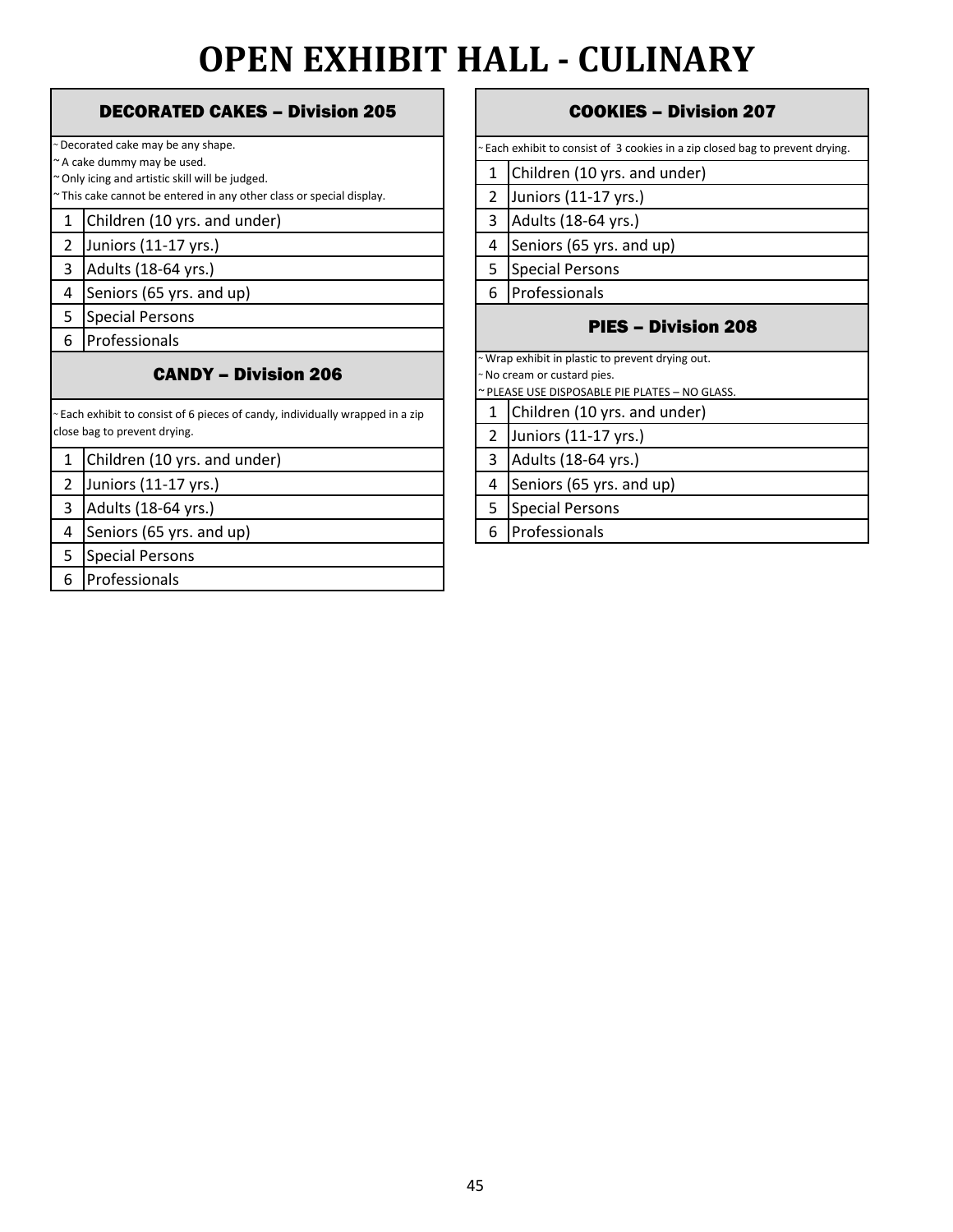## **OPEN EXHIBIT HALL - PRESERVES**

#### **ENTRY INFORMATION PREMIUMS**

- Online Entries Due . . . Mon. July 19th 11:59 PM
- Exhibits Due . . . . . . . . Sat. July 31st 9:00-11:00 AM OR Mon. August 2nd 12:00-1:00 PM
- **Judging Times . . . . . . . Mon. August 2nd 1:00 PM** *(Exhibit Hall)*
- **Release Time . . . . . . . . Sat. August 7th 3:00 PM**

#### **OPEN EXHIBIT HALL CLASSES**

- 1 Children (Open to Exhibitors 10 years and under as of Jan 1, fair year please state age on entry form)
- 2 Juniors (Open to Exhibitors 11 to 17 years old as of Jan 1, fair year please state age on entry form)
- 3 Adults (Open to Exhibitors 18 to 64 years old as of Jan 1, fair year)
- 4 Seniors (Open to Exhibitors 65 years and up as of Jan 1, fair year)
- 5 Special Persons (Open to Special Person Exhibitors of any age)
- 6 Professionals (Open to Exhibitors who sells, teaches, or otherwise earns income from said division)

#### **OPEN EXHIBIT HALL PRESERVES RULES**

- **<u>Limit 5 entries per class</u>**, with each item being unique and different.
- All are encouraged to participate.
- All exhibits must be product of the "Home Kitchen".
- No artificial coloring may be used in canned vegetables, fruits or pickles.
- One entry per recipe per household.
- $\bullet$  ALL CANNED FOOD MUST BE LABELED IN THE FOLLOWING MANNER OR YOUR ENTRY WILL BE DISQUALIFIED FROM JUDGING. A round label must be put on your jars (not on the lid), which specifies when the product was processed and especially how it was processed.
- $\bullet$ Labels can be obtained from the fair office at time of entry, or when you pick-up your tags.
- <sup>l</sup> Name of product, process used, processing time, pressure it was canned at, and how long it was pressured.
- $\bullet$ EXHIBIT BOTTLES WITH RINGS.
- All exhibits must indicate date canned on the label and must be product of the August of last Fair Year to this Fair Year. **PRESERVES** - are made from whole fruit.

**CONSERVE** - is made from fruit with nuts, raisins, etc.

**MARMALADE** - is made with citrus fruits

**JELLY** - is made from juice.

- $\bullet$ Jellies must be in small canning jars NOT sealed with paraffin. Jellies do not need to be water bathed.
- l All Butters, Conserves, Jams, Marmalades, Preserves, Pickles, Relishes and Sauces must be in standard jars with lids and must be processed in boiling water bath for the recommended time in each recipe. Frozen products will not be accepted because of spoilage problems.
- l Canned fruit and vegetables must be in standard one-pint or one-quart jars (NO MAYONNAISE JARS, etc.) and must be processed in boiling water bath or pressure cooker for recommended time in each recipe.
- $\bullet$ For dried and leather products, please label as to what type of meat, fruit or vegetable was used in each product.
- $\bullet$ Judges may open jars if placing is close.
- $\bullet$ Jellies, jams, marmalades, preserves, and pickles will be opened for judging.
- The Fair Board has the right to disqualify any entry considered harmful to Fair attendees.

#### **\*\*The USDA "Complete Guide to Canning" December 2009 will be used to determine the correct processing times for all home-canned food items.**

The object of food preservation is to preserve food in a safe and wholesome manner. This Fair Board supports the USDA and has adopted the 1989 USDA standard times and processing methods as the way to preserve food properly. All jars must be labeled with processing methods and times to be properly judged. Any jars not properly labeled must be disqualified. At the Uinta County Fair, we assume all canning is done at altitudes of 6,000 to 8,000 feet. If the canning is not done at this elevation, the altitude should be specified so proper canning times can be judged.

Judges are encouraged to judge first on preservation methods and secondly on appearance. Judging on taste is optional as the tasting of improperly canned foods can be dangerous. This includes pickles and relishes which can be a problem if there is an improper balance of food and vinegar. No low acid foods such as meats and vegetables will ever be tasted, as we do not have facilities to boil the food.

- $\bullet$  Grand Champion . . . . . . . . \$10.00
- 
- Red . . . . . . . . . . . . . . . . . . \$1.50
- White  $\ldots \ldots \ldots \ldots \ldots$  \$1.00
- 
- Reserve Champion . . . . . . . \$5.00
- $\bullet$  Blue....................52.00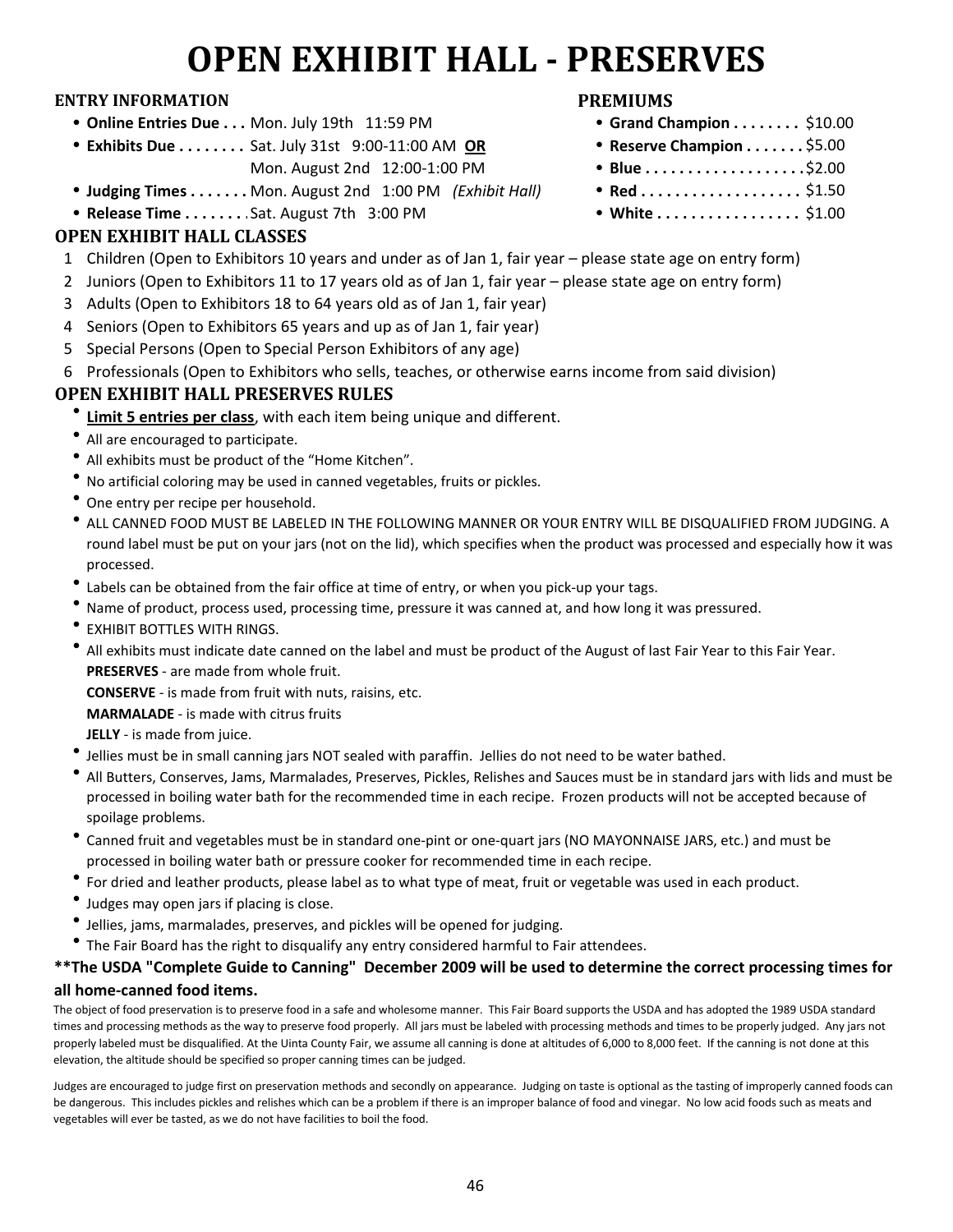# **OPEN EXHIBIT HALL - PRESERVES**

|                | <b>CANNED FRUIT - Division 209</b>                                                                                                                                                                                                         |                | JELLY -                           |
|----------------|--------------------------------------------------------------------------------------------------------------------------------------------------------------------------------------------------------------------------------------------|----------------|-----------------------------------|
| $\mathbf{1}$   | Children (10 yrs. and under)                                                                                                                                                                                                               |                | ~Jelly may be opened for judging. |
| $\overline{2}$ | Juniors (11-17 yrs.)                                                                                                                                                                                                                       | 1              | Children (10 yrs. an              |
| 3              | Adults (18-64 yrs.)                                                                                                                                                                                                                        | $\overline{2}$ | Juniors (11-17 yrs.)              |
| 4              | Seniors (65 yrs. and up)                                                                                                                                                                                                                   | 3              | Adults (18-64 yrs.)               |
| 5              | <b>Special Persons</b>                                                                                                                                                                                                                     | 4              | Seniors (65 yrs. and              |
| 6              | Professionals                                                                                                                                                                                                                              | 5              | <b>Special Persons</b>            |
|                | <b>CANNED MEAT - Division 210</b>                                                                                                                                                                                                          | 6              | Professionals                     |
| $\mathbf{1}$   | Children (10 yrs. and under)                                                                                                                                                                                                               |                | <b>PICKLES and RE</b>             |
| $\overline{2}$ | Juniors (11-17 yrs.)                                                                                                                                                                                                                       | 1              | Children (10 yrs. an              |
| 3              | Adults (18-64 yrs.)                                                                                                                                                                                                                        | $\overline{2}$ | Juniors (11-17 yrs.)              |
| 4              | Seniors (65 yrs. and up)                                                                                                                                                                                                                   | 3              | Adults (18-64 yrs.)               |
| 5              | <b>Special Persons</b>                                                                                                                                                                                                                     | 4              | Seniors (65 yrs. and              |
| 6              | Professionals                                                                                                                                                                                                                              | 5              | <b>Special Persons</b>            |
|                | <b>CANNED VEGETABLES - Division 211</b>                                                                                                                                                                                                    | 6              | Professionals                     |
|                |                                                                                                                                                                                                                                            |                | <b>PRESERVES, MA</b>              |
| $\mathbf{1}$   | Children (10 yrs. and under)                                                                                                                                                                                                               |                | and JAM                           |
| $\overline{2}$ | Juniors (11-17 yrs.)                                                                                                                                                                                                                       |                | Exhibits may be opened for judg   |
| 3              | Adults (18-64 yrs.)                                                                                                                                                                                                                        | $\mathbf{1}$   | Children (10 yrs. an              |
| 4              | Seniors (65 yrs. and up)                                                                                                                                                                                                                   | $\overline{2}$ | Juniors (11-17 yrs.)              |
| 5              | <b>Special Persons</b>                                                                                                                                                                                                                     | 3              | Adults (18-64 yrs.)               |
| 6              | Professionals                                                                                                                                                                                                                              | 4              | Seniors (65 yrs. and              |
|                | <b>DRIED FOODS - Division 212</b>                                                                                                                                                                                                          | 5              | <b>Special Persons</b>            |
|                |                                                                                                                                                                                                                                            | 6              | Professionals                     |
|                | ~ Please label as to what type of meat, fruit or vegetable was used in each<br>dried or leather product. Dried fruit exhibits should consist of three pieces,<br>dried vegetable exhibits should consist of % cup, and dried meat exhibits |                | SOAP-                             |
|                | should consist of three strips. All must be in a zip close bag. Label contents                                                                                                                                                             | $\mathbf{1}$   | Children (10 yrs. an              |
|                | and date made.                                                                                                                                                                                                                             | 2              | Juniors (11-17 yrs.)              |
| $\mathbf{1}$   | Children (10 yrs. and under)                                                                                                                                                                                                               | 3              | Adults (18-64 yrs.)               |
| $\overline{2}$ | Juniors (11-17 yrs.)                                                                                                                                                                                                                       | 4              | Seniors (65 yrs. and              |
| 3              | Adults (18-64 yrs.)                                                                                                                                                                                                                        | 5              | <b>Special Persons</b>            |
| 4              | Seniors (65 yrs. and up)                                                                                                                                                                                                                   | 6              | Professionals                     |
| 5              | <b>Special Persons</b>                                                                                                                                                                                                                     |                |                                   |
| 6              | Professionals                                                                                                                                                                                                                              |                |                                   |
|                |                                                                                                                                                                                                                                            |                |                                   |

### HONEY – Division 213

## 1 Children (10 yrs. and under)

- 2 Juniors (11-17 yrs.)
- 3 Adults (18-64 yrs.)
- 4 Seniors (65 yrs. and up)
- 5 Special Persons 6 Professionals

#### JELLY – Division 214

|              | ~ Jelly may be opened for judging.         |
|--------------|--------------------------------------------|
| 1            | Children (10 yrs. and under)               |
| 2            | Juniors (11-17 yrs.)                       |
| 3            | Adults (18-64 yrs.)                        |
| 4            | Seniors (65 yrs. and up)                   |
| 5            | <b>Special Persons</b>                     |
| 6            | Professionals                              |
|              | <b>PICKLES and RELISHES - Division 215</b> |
| 1            | Children (10 yrs. and under)               |
| 2            | Juniors (11-17 yrs.)                       |
| 3            | Adults (18-64 yrs.)                        |
| $\mathbf{A}$ | $Coniance (CF, we and in)$                 |

- 
- 4 Seniors (65 yrs. and up)
- 5 Special Persons
- 6 Professionals

#### PRESERVES, MARMALADES, BUTTER and JAM – Division 216

| ~ Exhibits may be opened for judging. |                              |  |  |
|---------------------------------------|------------------------------|--|--|
| 1                                     | Children (10 yrs. and under) |  |  |
| 2                                     | Juniors (11-17 yrs.)         |  |  |
| 3                                     | Adults (18-64 yrs.)          |  |  |
| 4                                     | Seniors (65 yrs. and up)     |  |  |
| 5                                     | <b>Special Persons</b>       |  |  |
|                                       | Professionals                |  |  |
|                                       |                              |  |  |

#### SOAP – Division 217

|                | 1 Children (10 yrs. and under) |
|----------------|--------------------------------|
|                | Juniors (11-17 yrs.)           |
| 3 <sup>1</sup> | Adults (18-64 yrs.)            |
|                | 4 Seniors (65 yrs. and up)     |
| 5.             | Special Persons                |
|                | Professionals                  |
|                |                                |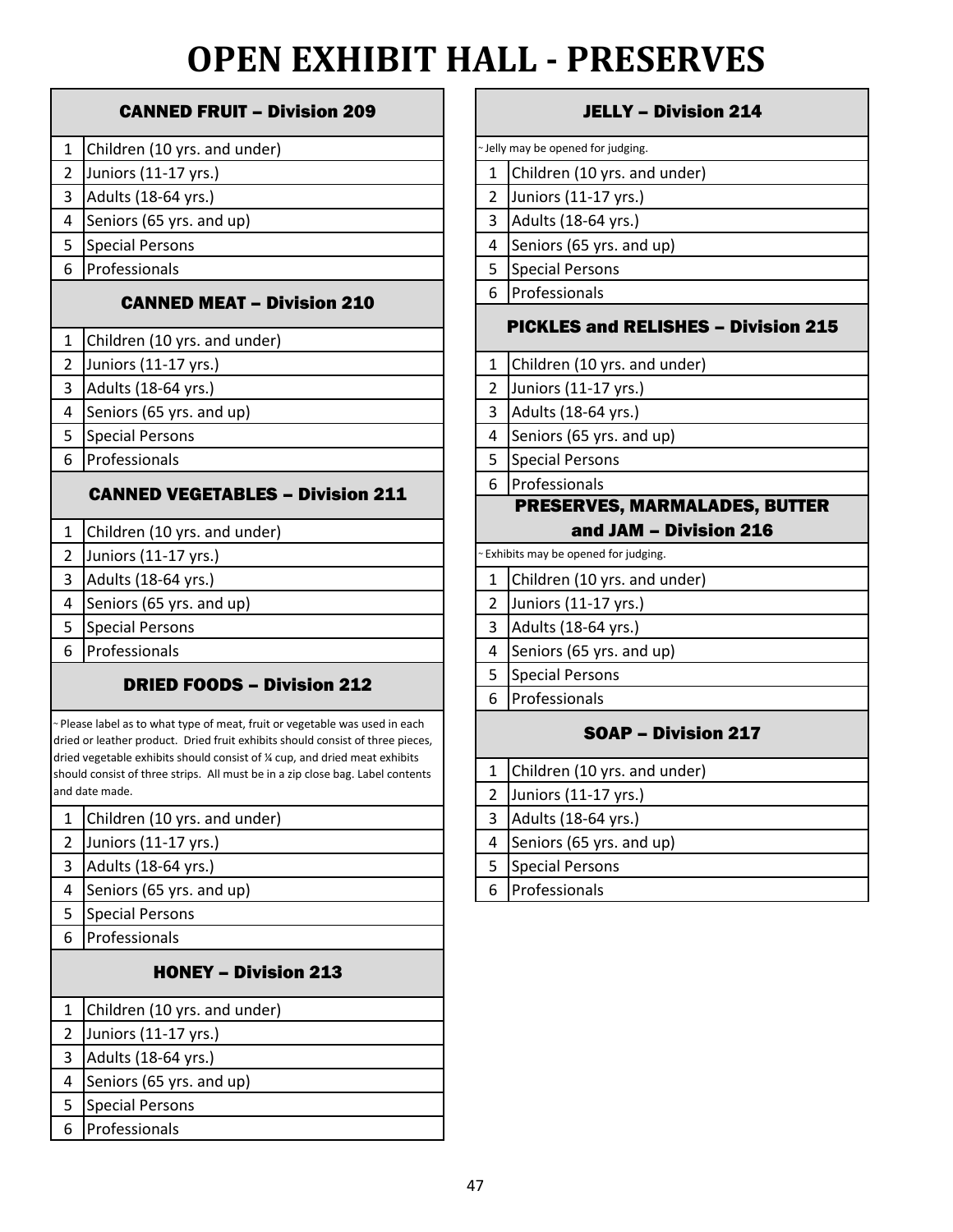## **OPEN EXHIBIT HALL - EDUCATION**

#### **ENTRY INFORMATION PREMIUMS**

- **Online Entries Due . . . Mon. July 19th 11:59 PM**
- **Exhibits Due . . . . . . . . Sat. July 31st 9:00-11:00 AM OR** Mon. August 2nd 12:00-1:00 PM
- **Judging Times . . . . . . . Mon. August 2nd 1:00 PM** *(Exhibit Hall)*
- **Release Time . . . . . . . . Sat. August 7th 3:00 PM**

#### **OPEN EXHIBIT HALL CLASSES**

- 1 Preschool
- 2 K 2nd Grade
- 3 3rd 5th Grade
- 4 6th 8th Grade
- 5 9th 12 Grade
- 6 Special Students

### **OPEN EXHIBIT HALL EDUCATION ENTRY RULES**

- **<u>Limit 5 entries per class</u>**, with each item being unique and different.
- All are encouraged to participate.
- Quality items rather than quantity items.
- NO coloring book pages.
- $\bullet$  All items must be the work of the exhibitor.
- $\bullet$ Description is required for each class.
- $\bullet$ Persons entering work may not enter same kind of item in other classes.
- $\bullet$ All work exhibit must be made during preceding school year.
- $\bullet$ Any workable parts or special needs for the projects will be the responsibility of the exhibitor.
- $\bullet$ The Fair Board has the right to disqualify any entry considered harmful to Fair attendees.

|               | <b>EDUCATION - Division 301</b>                           |                          |
|---------------|-----------------------------------------------------------|--------------------------|
|               | ~ Any school project or assignment done by the Exhibitor. | ~ Ar                     |
| 1             | Preschool                                                 | 1                        |
| $\mathcal{L}$ | K - 2nd Grade                                             | $\overline{\phantom{a}}$ |
| 3             | 3rd - 5th Grade                                           | 3                        |
| 4             | 6th - 8th Grade                                           | 4                        |
| 5             | 9th - 12th Grade                                          | 5                        |
| 6             | <b>Special Students</b>                                   | 6                        |
|               |                                                           |                          |

- $\bullet$  Grand Champion . . . . . . . . \$10.00
- **Reserve Champion . . . . . . . \$5.00**
- $\cdot$  Blue . . . . . . . . . . . . . . . . . . \$2.00
- $Red$ .................... \$1.50
- White ................. \$1.00

#### CLASS PROJECT – Division 302

 $6th - 8th$  Grade  $9th - 12th$  Grade 1 Preschool  $K - 2nd$  Grade  $3rd - 5th$  Grade Any school project or assignment done by a class or small group.

 $6$  Special Students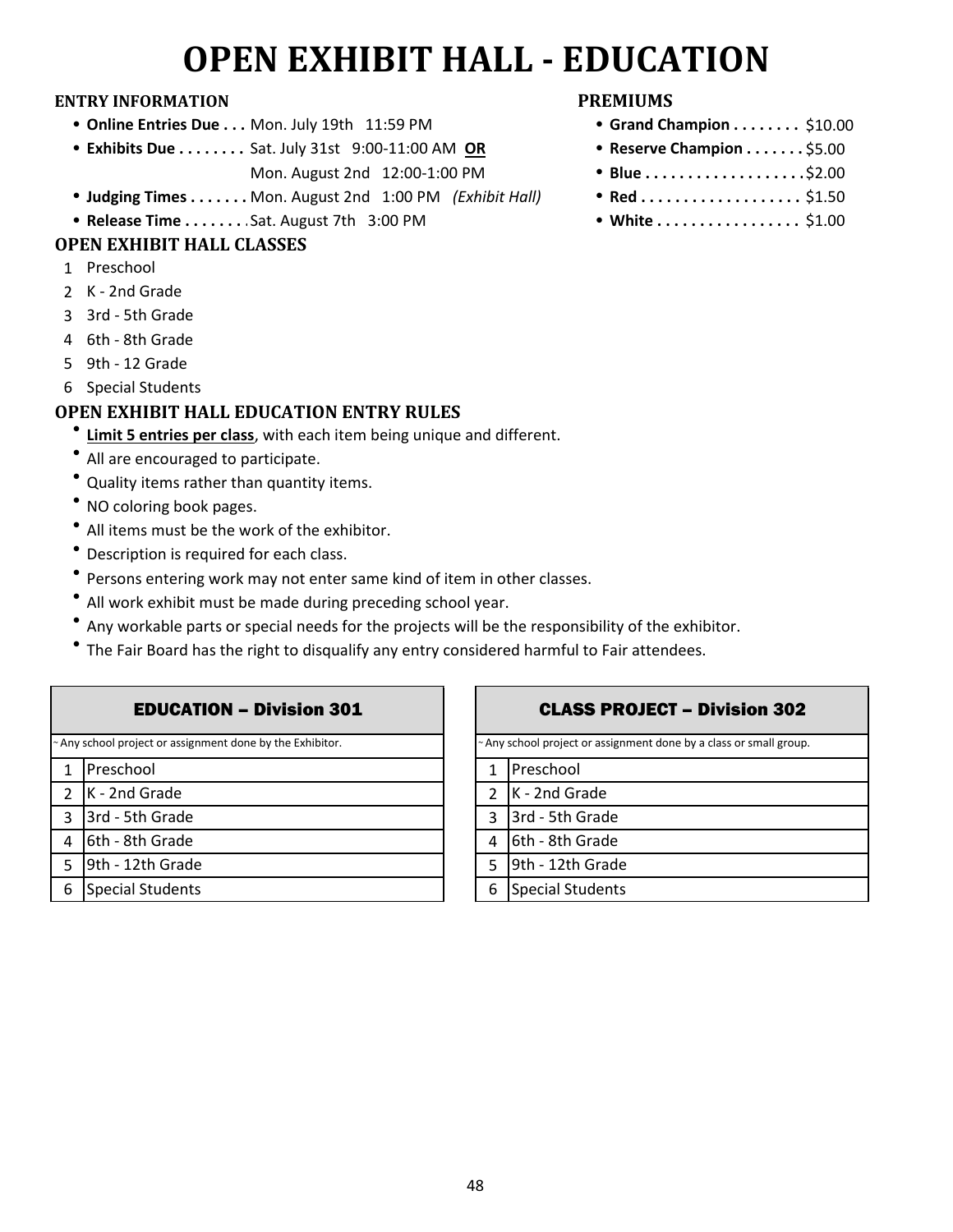# **OPEN EXHIBIT HALL - LITERARY**

#### **ENTRY INFORMATION PREMIUMS**

- **Online Entries Due . . . Mon. July 19th 11:59 PM**
- **Exhibits Due . . . . . . . . Sat. July 31st 9:00-11:00 AM OR** Mon. August 2nd 12:00-1:00 PM
- **Judging Times . . . . . . . Mon.** August 2nd 1:00 PM *(Exhibit Hall)*
- **Release Time . . . . . . . . Sat. August 7th 3:00 PM**

#### **OPEN EXHIBIT HALL CLASSES**

- 1 Children (Open to Exhibitors 10 years and under as of Jan 1, fair year please state age on entry form)
- 2 Juniors (Open to Exhibitors 11 to 17 years old as of Jan 1, fair year please state age on entry form)
- 3 Adults (Open to Exhibitors 18 to 64 years old as of Jan 1, fair year)
- 4 Seniors (Open to Exhibitors 65 years and up as of Jan 1, fair year)
- 5 Special Persons (Open to Special Person Exhibitors of any age)
- 6 Professionals (Open to Exhibitors who sells, teaches, or otherwise earns income from said division)

#### **OPEN EXHIBIT HALL LITERARY ENTRY RULES**

- $\bullet$ **Limit 5 entries per class**, with each item being unique and different.
- All are encouraged to participate.
- l Every precaution will be taken at the Uinta County Fair with accepted entries. However, in NO CASE will the Uinta County Fair be responsible for loss or damage. Please keep a copy of your entries.
- $\bullet$ Definitions from American College Dictionary 1966 – New York Random House: Prose- Ordinary form of written or spoken language; matter of fact, common place or cull expression. Manuscript- A book, document, letter written by hand; an author's copy of his work.
- l Entries must be in the name of the writer.
- <sup>l</sup> No manuscripts which have been awarded a top three prize in the Fair may be entered again.
- $\bullet$ Entrant should not enter the same poetry or prose for more than two consecutive years. If suggestions for improvement are made one year, it could be revised and re-submitted one more year, provided the entry did not place in the top three the first year it was entered.
- Manuscripts must be typed on 8 ½" X 11" paper, double spaced, on one side of the paper only. Good letter quality ONLY. DO NOT put your name on the manuscripts. DO NOT fold the manuscripts.
- $\bullet$ Include a separate cover sheet for each entry with identification; name, address, telephone number, division, and class number.
- $\bullet$ Entries must be original, unpublished works in manuscript form. Do not include illustrations or photos with literature entries.
- You may pick-up your entries in person at the close of the Fair.
- $\bullet$ The Fair Board has the right to disqualify any entry considered harmful to Fair attendees.

| <b>MANUSCRIPT - Division 303</b> |   | <b>PROSE - Divisi</b>        |
|----------------------------------|---|------------------------------|
| Children (10 yrs. and under)     | 1 | Children (10 yrs. and under) |
| Juniors (11-17 yrs.)             | 2 | Juniors (11-17 yrs.)         |
| Adults (18-64 yrs.)              | 3 | Adults (18-64 yrs.)          |
| Seniors (65 yrs. and up)         | 4 | Seniors (65 yrs. and up)     |
| <b>Special Persons</b>           | 5 | <b>Special Persons</b>       |
| Professionals                    | 6 | Professionals                |
| <b>POETRY - Division 304</b>     |   |                              |
| Children (10 yrs. and under)     |   |                              |
| Juniors (11-17 yrs.)             |   |                              |
| Adults (18-64 yrs.)              |   |                              |
| Seniors (65 yrs. and up)         |   |                              |
| <b>Special Persons</b>           |   |                              |
| Professionals                    |   |                              |
|                                  |   |                              |

|                | <b>PROSE - Division 305</b>  |
|----------------|------------------------------|
| $\mathbf{1}$   | Children (10 yrs. and under) |
| $\overline{2}$ | Juniors (11-17 yrs.)         |
| 3              | Adults (18-64 yrs.)          |
| 4              | Seniors (65 yrs. and up)     |
| 5.             | Special Persons              |
|                | Professionals                |

- **Grand Champion ........** \$10.00
- Reserve Champion . . . . . . . \$5.00  $\bullet$  Blue...................\$2.00
- Red . . . . . . . . . . . . . . . . . . \$1.50
- White  $\ldots \ldots \ldots \ldots \ldots$  \$1.00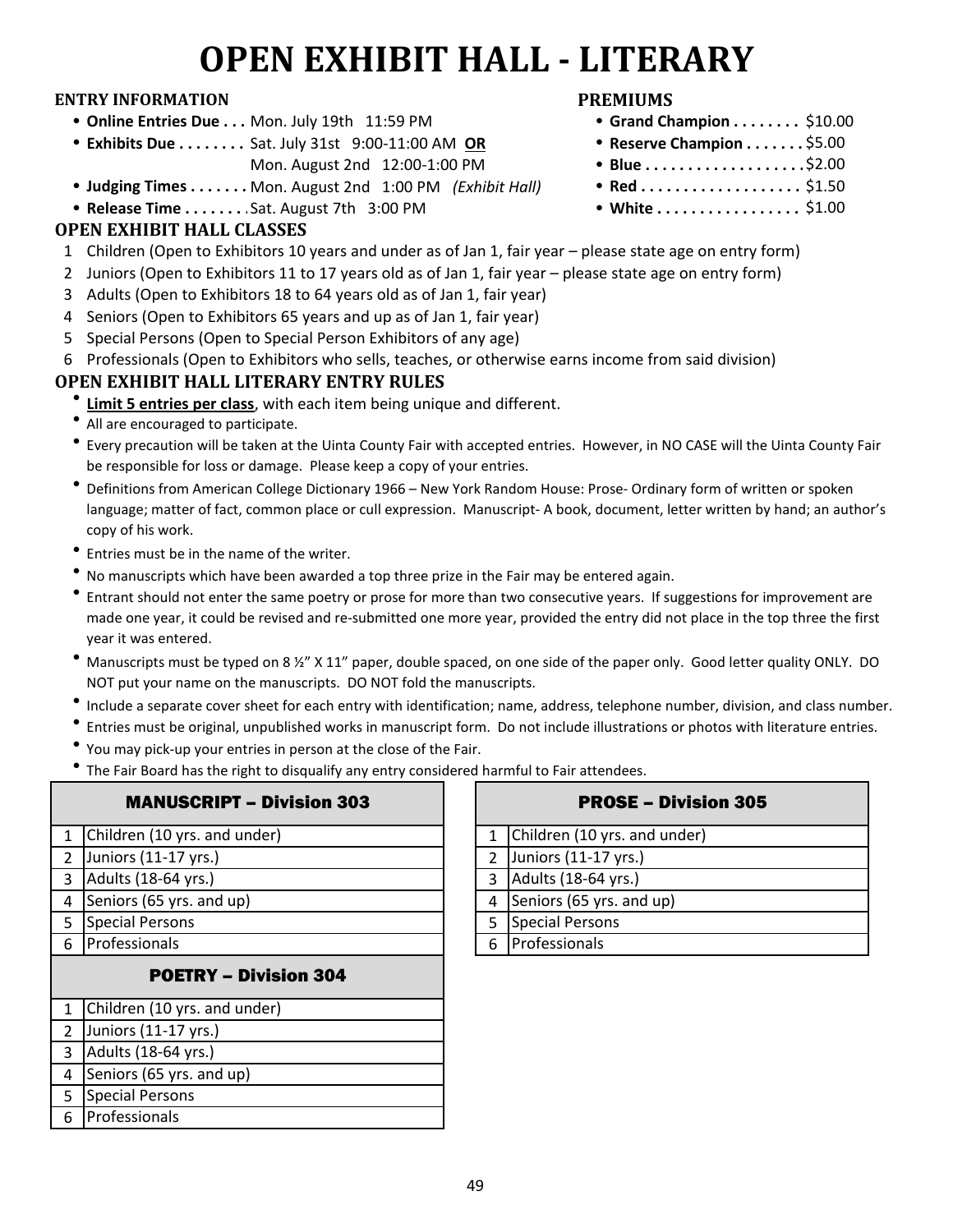# **OPEN EXHIBIT HALL - FLORICULTURE**

#### **ENTRY INFORMATION PREMIUMS**

- **Online Entries Due . . . Mon. July 19th 11:59 PM**
- **Exhibits Due . . . . . . . . Sat. July 31st 9:00-11:00 AM OR** Mon. August 2nd 12:00-1:00 PM
- **Judging Times . . . . . . . Mon. August 2nd 1:00 PM** *(Exhibit Hall)*
- **Release Time . . . . . . . . Sat. August 7th 3:00 PM**

### **OPEN EXHIBIT HALL CLASSES**

- 1 Children (Open to Exhibitors 10 years and under as of Jan 1, fair year please state age on entry form)
- 2 Juniors (Open to Exhibitors 11 to 17 years old as of Jan 1, fair year please state age on entry form)
- 3 Adults (Open to Exhibitors 18 to 64 years old as of Jan 1, fair year)
- 4 Seniors (Open to Exhibitors 65 years and up as of Jan 1, fair year)
- 5 Special Persons (Open to Special Person Exhibitors of any age)
- 6 Professionals (Open to Exhibitors who sells, teaches, or otherwise earns income from said division)

## **OPEN EXHIBIT HALL FLORICULTURE RULES**

- $\bullet$ **Limit 5 entries per class**, with each item being unique and different.
- All are encouraged to participate.
- $\bullet$ All exhibits must have been grown in Uinta County. Fair Board will furnish containers for all cut flowers. Fair officials will not be responsible for breakage or loss of any containers or accessories. Cut flowers must be shown with foliage, if naturally attached to specimen. Remove leaves that would be under water. No leaf dressing of any kind is acceptable The Superintendent in charge of this department shall have the right to remove from the display, at any time, exhibits or parts of exhibits which become unsightly. All flowers will be judged for freshness, cleanliness, arrangements, size, color, stem, form, substance and foliage.
- $\bullet$ IMPORTANT INSTRUCTIONS: Select flowers that are coming into full bloom – NOT flowers that are already in full bloom. If a flower is to remain fresh throughout the exhibit period it must be cut no later that the day before it is to be exhibited. It is generally recognized that afternoon cutting is advisable, especially later afternoon, since at that time the greatest amount of sugar is in the leaves. As soon as the flowers are placed in water, they take up enough to overcome any apparent wilting. Placing stems in water 110 degrees is usually best; after which, specimens should be placed in a cool room until the water comes to room temperature.
- $\bullet$ Flower stems should be cut cleanly at an angle with a sharp knife or pruning shears and placed at once in deep water. It is a good practice to carry a bucket of clean water to the garden when flowers are cut and place each specimen in the water at once. After cutting and hot water treatment, add ice to the water. The flower material is ready to be placed in a cool, dark place overnight. This is called "hardening." Flowers prepared in this way improve their substance and they will hold their freshness for a longer time.
- The Fair Board has the right to disqualify any entry considered harmful to Fair attendees.

- $\bullet$  Grand Champion . . . . . . . . \$10.00
- Reserve Champion . . . . . . . \$5.00
- \$2.00
- $Red$ .................... \$1.50
- White  $\ldots \ldots \ldots \ldots \ldots$  \$1.00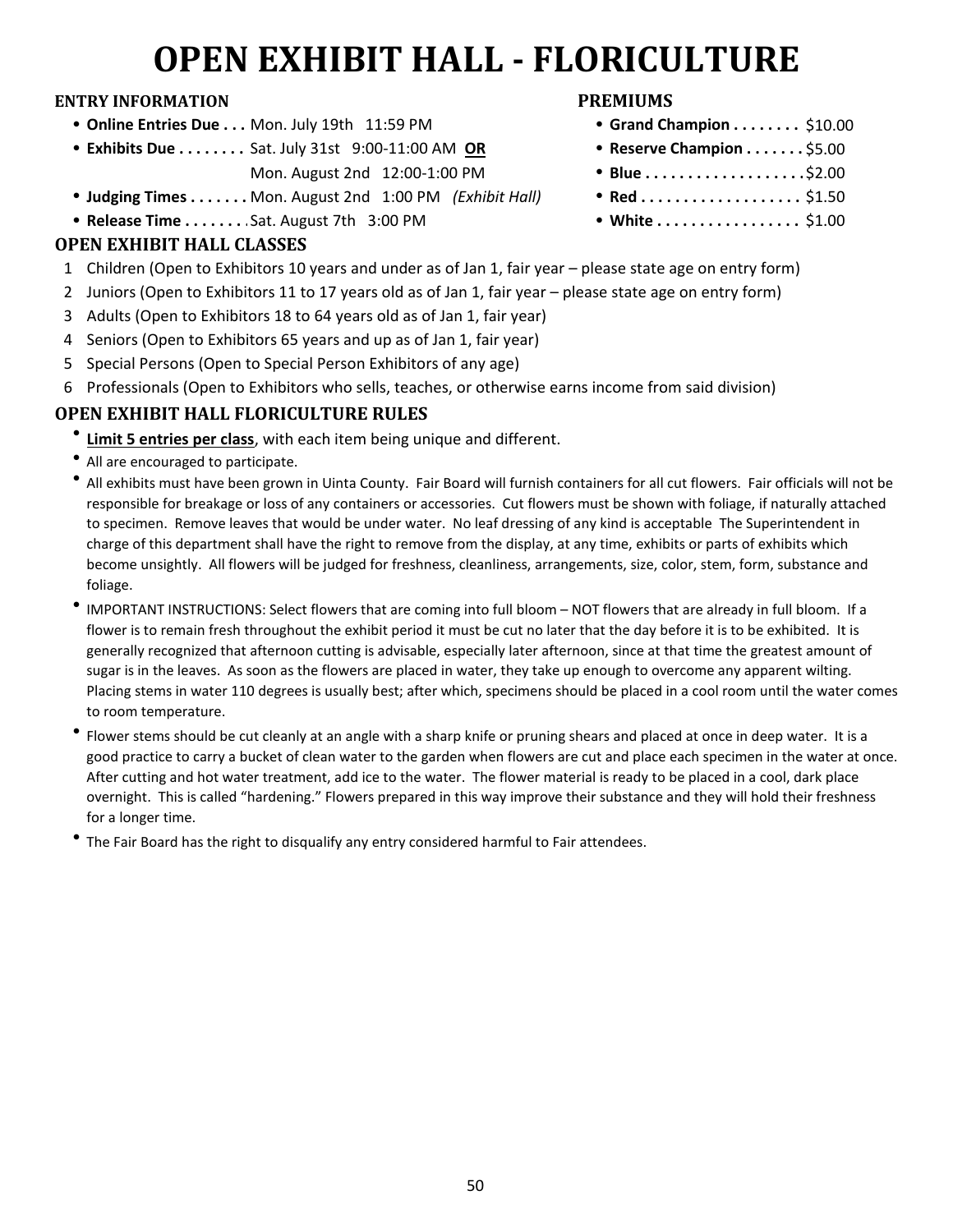# **OPEN EXHIBIT HALL - FLORICULTURE**

#### 1 Children (10 yrs. and under) November 1 Superintent Children Persons 2 6 Juniors (11-17 yrs.) Professionals 3 4 5 6 1 2 Children (10 yrs. and under) 2 3 Juniors (11-17 yrs.) 3 4 Adults (18-64 yrs.) 4 5 Seniors (65 yrs. and up) 5 Special Persons and the set of the set of the set of the set of the set of the set of the set of the set of the set of the set of the set of the set of the set of the set of the set of the set of the set of the set of th 6 1 2 1 Juniors (11-17 yrs.) 3 2 Adults (18-64 yrs.) 4 3 Seniors (65 yrs. and up) 5 4 Special Persons 6 Professionals **Secure 2 Special Persons Special Persons** 1 Children (10 yrs. and under) ~ NO artificial flowers or foliage may be used. ~ Plant materials need not be grown by exhibitor, but must be grown in Uinta County. ~ All designs must contain some plant materials. ~ Dried materials may be treated, dyed or contrived. ~ No restrictions on size or container. ~ All grass sheaths must be dried sheaf forage and hay. ~ Products must be 2 inches in diameter at butt. **FRUITS and VEGETABLES – Division 404** Children (10 yrs. and under) ~ All entries should have varieties' names on entry tags. ~ Keep stems on entries. ~ Criteria for judging: True to variety; uniformity- individuals in each sample should be similar; Quality, Texture, Condition; Marketable – clean and free of insects, disease, and weather damage; Ripeness. An exhibit consists of 5 potatoes, table stock, 10-12 oz., 2 % to 4" tubers. Seed stock 6-8 ounces, 2" to 3" tubers preferred. CUT FLOWERS – Division 403 Special Persons Professionals Adults (18-64 yrs.) Seniors (65 yrs. and up) Professionals ARTISTIC ARRANGEMENT – Division 401 CROPS – Division 402

- 2 Juniors (11-17 yrs.)
- 3 Adults (18-64 yrs.)
- 4 Seniors (65 yrs. and up)
- 5 Special Persons
- 6 Professionals

## BIGGEST/WEIRDEST VEGETABLES

#### Division 405

Single Vegetables, must be either larger or weirder than normal.

- 1 2 3 Children (10 yrs. and under) Juniors (11-17 yrs.) Adults (18-64 yrs.)
- 4 Seniors (65 yrs. and up)
- 

### VEGETABLE DOLL – Division 406

Must use at least four different vegetables or fruits (fresh) not raisins, flowers, or dates. Can be purchased or home grown vegetables and fruits. The only non-vegetable item allowed will be for attaching one vegetable to another (such as wires, pins etc.) Must be at least 8" tall.

~ Dolls will be judged on: Creativity/Originality; Freshness of vegetables (no dried fruit); Vegetable Suitability.

|  | 1 Children (10 yrs. and under) |
|--|--------------------------------|
|  |                                |

Juniors (11-17 yrs.)

Adults (18-64 yrs.)

Seniors (65 yrs. and up)

Special Persons

**Professionals** 

## POTTED PLANTS – Division 407

All plants must have their names printed on entry tag. ~No leaf dressing.

|   | 1 Children (10 yrs. and under) |
|---|--------------------------------|
|   | 2 Juniors (11-17 yrs.)         |
|   | 3 Adults (18-64 yrs.)          |
|   | 4 Seniors (65 yrs. and up)     |
| 5 | <b>Special Persons</b>         |
|   | 6 Professionals                |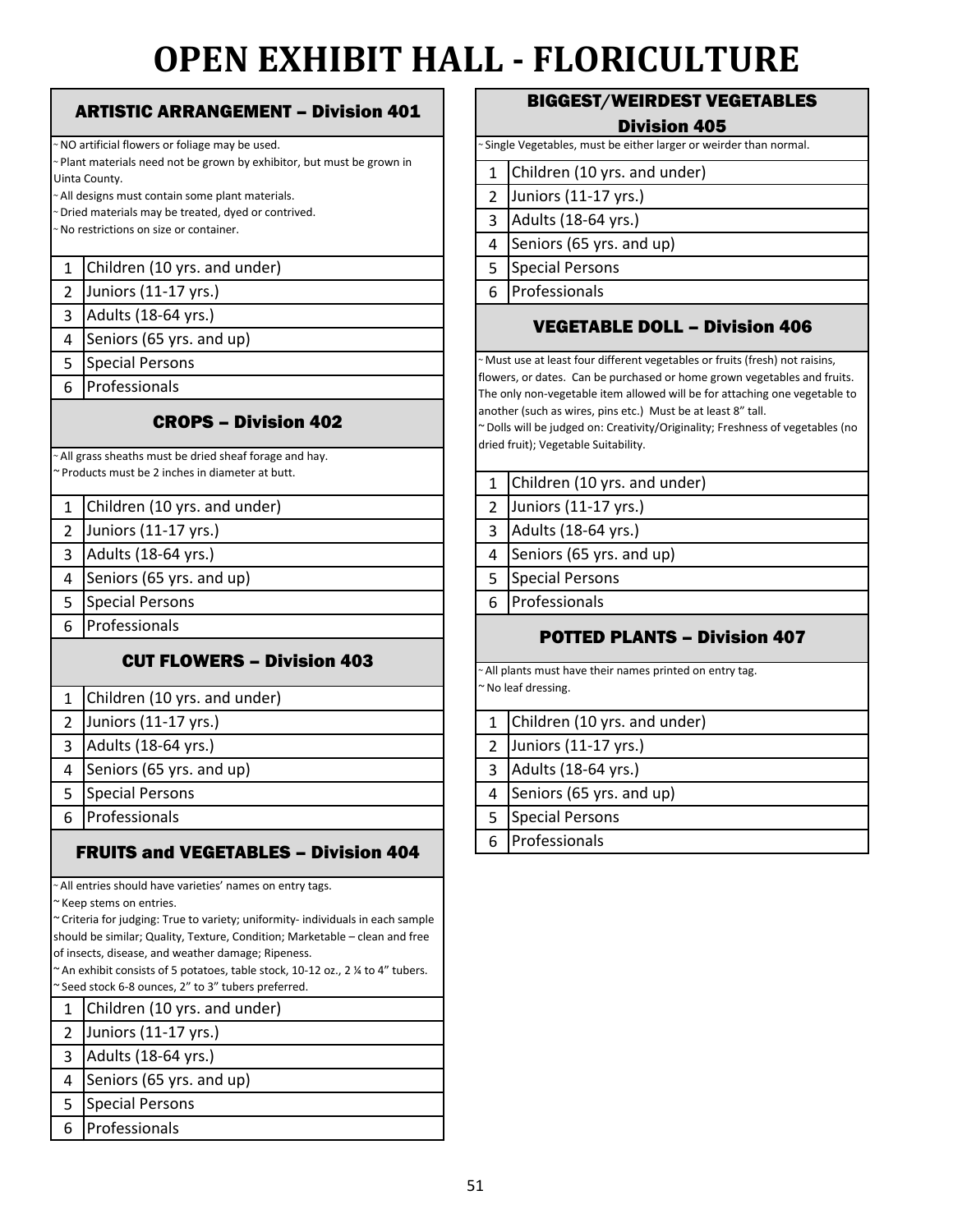# **OPEN EXHIBIT HALL - NEEDLEWORK**

#### **ENTRY INFORMATION PREMIUMS**

- **Online Entries Due . . . Mon. July 19th 11:59 PM**
- **Exhibits Due . . . . . . . . Sat. July 31st 9:00-11:00 AM OR** 
	- Mon. August 2nd 12:00-1:00 PM
- **Judging Times . . . . . . . Mon. August 2nd 1:00 PM** *(Exhibit Hall)*
- **Release Time . . . . . . . . Sat. August 7th 3:00 PM**

### **OPEN EXHIBIT HALL CLASSES**

- 1 Children (Open to Exhibitors 10 years and under as of Jan 1, fair year please state age on entry form)
- 2 Juniors (Open to Exhibitors 11 to 17 years old as of Jan 1, fair year please state age on entry form)
- 3 Adults (Open to Exhibitors 18 to 64 years old as of Jan 1, fair year)
- 4 Seniors (Open to Exhibitors 65 years and up as of Jan 1, fair year)
- 5 Special Persons (Open to Special Person Exhibitors of any age)
- 6 Professionals (Open to Exhibitors who sells, teaches, or otherwise earns income from said division)

## **OPEN EXHIBIT HALL NEEDLEWORK ENTRY RULES**

- $\bullet$ **Limit 5 entries per class**, with each item being unique and different.
- All are encouraged to participate.
- Quality items rather than quantity items. **example 3** Description is required for each class.
- 
- 
- All items must be the work of the exhibitor. **Come that the exhibition of a Articles made from kits, should state this.**
- $\bullet$ Please do not put jewelry on clothing being exhibited. It could easily be lost and is not considered in the judging.
- l All wall hangings should be ready to hang. All hanging will be hung on pegboard hooks. The hanging should be equipped with a sturdy hook or wire. Articles that are not ready to hang will be disqualified. NO SAWTOOTH HANGERS ALLOWED.
- All crochet work, tatting and knitting should be blocked (pressed or steamed to shape) before entering. No knots/loose threads.
- All articles competing for premium must be clean, and must be completed, other wise they will not be judged.
- The Fair Board has the right to disqualify any entry considered harmful to Fair attendees.

| <b>ACCESSORY HOME USE - Division 501</b><br>~ i.e.: Dishcloth, Pot Holders, Tea Towels, Hats, Mittens, Scarves, Socks, Toys | 16<br>17       |
|-----------------------------------------------------------------------------------------------------------------------------|----------------|
|                                                                                                                             |                |
|                                                                                                                             |                |
| <b>Crocheted</b>                                                                                                            | 18             |
| Children (10 yrs. and under)<br>1                                                                                           |                |
| Juniors (11-17 yrs.)<br>$\mathfrak{p}$                                                                                      |                |
| Adults (18-64 yrs.)<br>3                                                                                                    |                |
| Seniors (65 yrs. and up)<br>4                                                                                               | 1              |
| <b>Special Persons</b><br>5                                                                                                 | 2              |
| Professionals<br>6                                                                                                          | 3              |
| <b>Knitted</b>                                                                                                              | 4              |
| Children (10 yrs. and under)<br>7                                                                                           | 5              |
| Juniors (11-17 yrs.)<br>8                                                                                                   | 6              |
| Adults (18-64 yrs.)<br>9                                                                                                    |                |
| Seniors (65 yrs. and up)<br>10                                                                                              | $\overline{7}$ |
| <b>Special Persons</b><br>11                                                                                                | 8              |
| 12 Professionals                                                                                                            | 9              |
| Sewn                                                                                                                        | 10             |
| Children (10 yrs. and under)<br>13                                                                                          | 11             |
| 14 Juniors (11-17 yrs.)                                                                                                     | 12             |

| 15                                     | Adults (18-64 yrs.)          |  |
|----------------------------------------|------------------------------|--|
| 16                                     | Seniors (65 yrs. and up)     |  |
| 17                                     | <b>Special Persons</b>       |  |
| 18                                     | Professionals                |  |
| <b>AFGHANS/BLANKETS - Division 502</b> |                              |  |
|                                        | <b>Crocheted</b>             |  |
| 1                                      | Children (10 yrs. and under) |  |
| 2                                      | Juniors (11-17 yrs.)         |  |
| 3                                      | Adults (18-64 yrs.)          |  |
| 4                                      | Seniors (65 yrs. and up)     |  |
| 5                                      | <b>Special Persons</b>       |  |
| 6                                      | Professionals                |  |
|                                        | <b>Knitted</b>               |  |
| 7                                      | Children (10 yrs. and under) |  |
| 8                                      | Juniors (11-17 yrs.)         |  |
| 9                                      | Adults (18-64 yrs.)          |  |
| 10                                     | Seniors (65 yrs. and up)     |  |
| 11                                     | <b>Special Persons</b>       |  |
|                                        | 12 Professionals             |  |

- - $\bullet$  Grand Champion . . . . . . . . \$10.00
	- Reserve Champion . . . . . . . \$5.00
	- \$2.00
	- $Red$ .................... \$1.50
	- White ................. \$1.00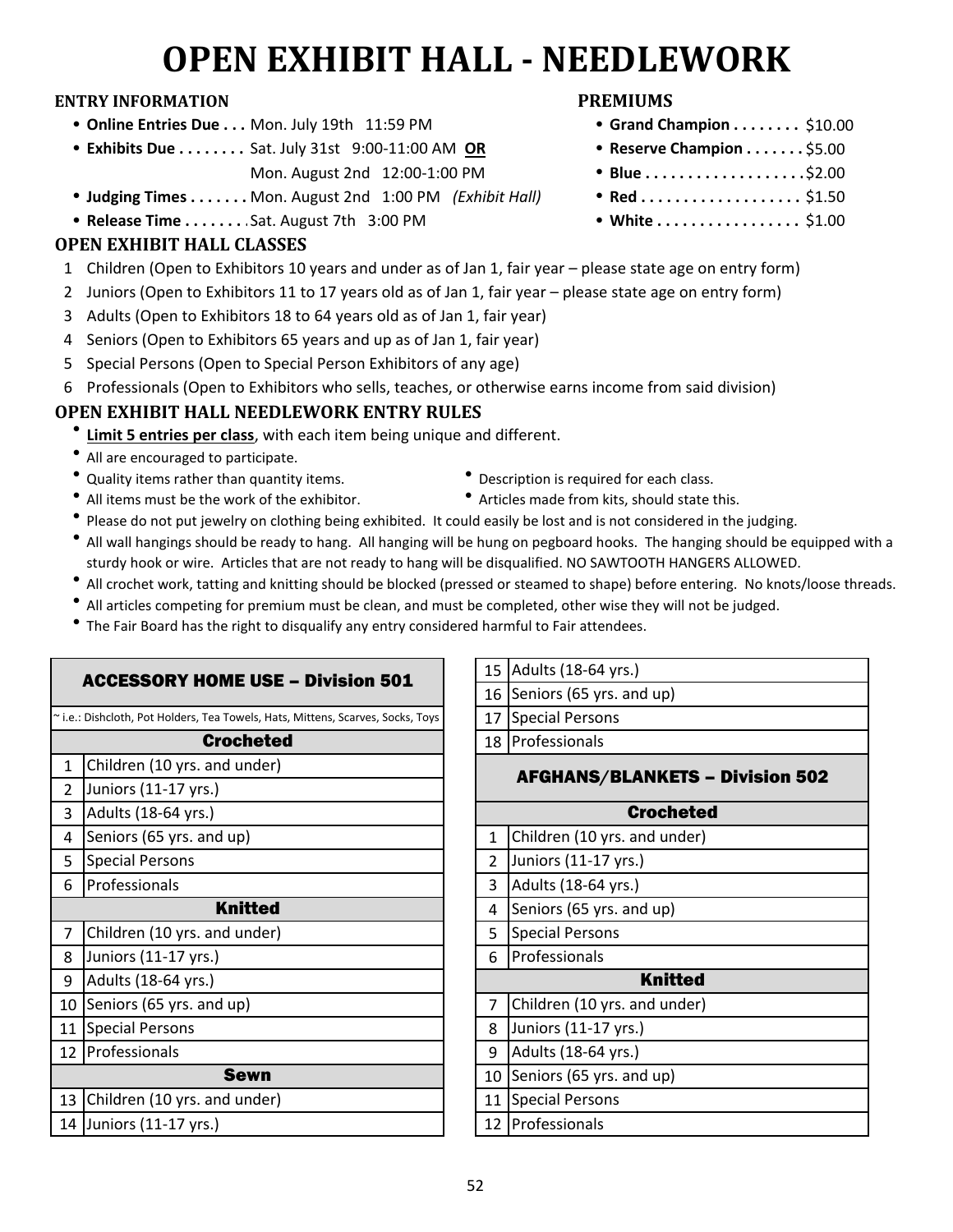# **OPEN EXHIBIT HALL - NEEDLEWORK**

|                | <b>CONSTRUCTED CLOTHING - Division 503</b>                                                                              |
|----------------|-------------------------------------------------------------------------------------------------------------------------|
|                |                                                                                                                         |
|                | ~ i.e.: Sweater, Booties, Baby Dress                                                                                    |
|                | ~ Must be in clean and like new condition.<br>~ Constructed items or garments may have been used or worn prior to Fair, |
|                | but should be carefully laundered or cleaned and pressed before exhibiting.                                             |
|                | If article doesn't meet this standard, it will be disqualified.                                                         |
|                | $\sim$ If more than 1 item is entered, each item must be made from a different                                          |
|                | pattern number and a different style, otherwise items will be disqualified.<br><b>Crocheted</b>                         |
| $\mathbf{1}$   | Children (10 yrs. and under)                                                                                            |
| $\overline{2}$ | Juniors (11-17 yrs.)                                                                                                    |
| 3              | Adults (18-64 yrs.)                                                                                                     |
| 4              | Seniors (65 yrs. and up)                                                                                                |
| 5              | <b>Special Persons</b>                                                                                                  |
| 6              | Professionals                                                                                                           |
|                | <b>Knitted</b>                                                                                                          |
| 7              | Children (10 yrs. and under)                                                                                            |
| 8              | Juniors (11-17 yrs.)                                                                                                    |
| 9              | Adults (18-64 yrs.)                                                                                                     |
| 10             | Seniors (65 yrs. and up)                                                                                                |
| 11             | <b>Special Persons</b>                                                                                                  |
| 12             | Professionals                                                                                                           |
|                | <b>Sewn</b>                                                                                                             |
| 13             | Children (10 yrs. and under)                                                                                            |
| 14             | Juniors (11-17 yrs.)                                                                                                    |
| 15             | Adults (18-64 yrs.)                                                                                                     |
| 16             | Seniors (65 yrs. and up)                                                                                                |
| 17             | <b>Special Persons</b>                                                                                                  |
| 18             | Professionals                                                                                                           |
|                | <b>CREWEL - Division 504</b>                                                                                            |
|                |                                                                                                                         |
| $\mathbf{1}$   | Children (10 yrs. and under)                                                                                            |
| $\overline{2}$ | Juniors (11-17 yrs.)                                                                                                    |
| 3              | Adults (18-64 yrs.)                                                                                                     |
| 4              | Seniors (65 yrs. and up)                                                                                                |
| 5              | <b>Special Persons</b>                                                                                                  |
| 6              | Professionals                                                                                                           |
|                | <b>CROSS STITCH - Division 505</b>                                                                                      |
|                |                                                                                                                         |
| $\mathbf{1}$   | Children (10 yrs. and under)                                                                                            |
| 2              | Juniors (11-17 yrs.)                                                                                                    |
| 3              | Adults (18-64 yrs.)                                                                                                     |
| 4              | Seniors (65 yrs. and up)                                                                                                |

| 5 Special Persons |
|-------------------|
|-------------------|

6 Professionals

#### DOILY/THREAD CROCHETED – Division 506

- 1 Children (10 yrs. and under)
- 2 Juniors (11-17 yrs.)
- 3 Adults (18-64 yrs.)

4 Seniors (65 yrs. and up)

- 5 Special Persons
- Professionals

#### EMBROIDERY – Division 507

| 1 Children (10 yrs. and under) |  |
|--------------------------------|--|
|--------------------------------|--|

- Juniors (11-17 yrs.)
- 3 Adults (18-64 yrs.)
- 4 Seniors (65 yrs. and up)
- 5 Special Persons
- Professionals

#### NEEDLEPOINT – Division 508

2 Juniors (11-17 yrs.) Professionals 4 Seniors (65 yrs. and up) Adults (18-64 yrs.) 5 Special Persons 1 Children (10 yrs. and under)

#### SPINNING/WEAVING – Division 509

| 1 Children (10 yrs. and under) |
|--------------------------------|
| 2 Juniors (11-17 yrs.)         |

- Adults (18-64 yrs.)
- 
- 4 Seniors (65 yrs. and up)
- 5 Special Persons
- Professionals

#### TATTING – Division 510

|   | 1 Children (10 yrs. and under) |
|---|--------------------------------|
|   | Juniors (11-17 yrs.)           |
| 3 | Adults (18-64 yrs.)            |
| 4 | Seniors (65 yrs. and up)       |
|   | <b>Special Persons</b>         |
|   | Professionals                  |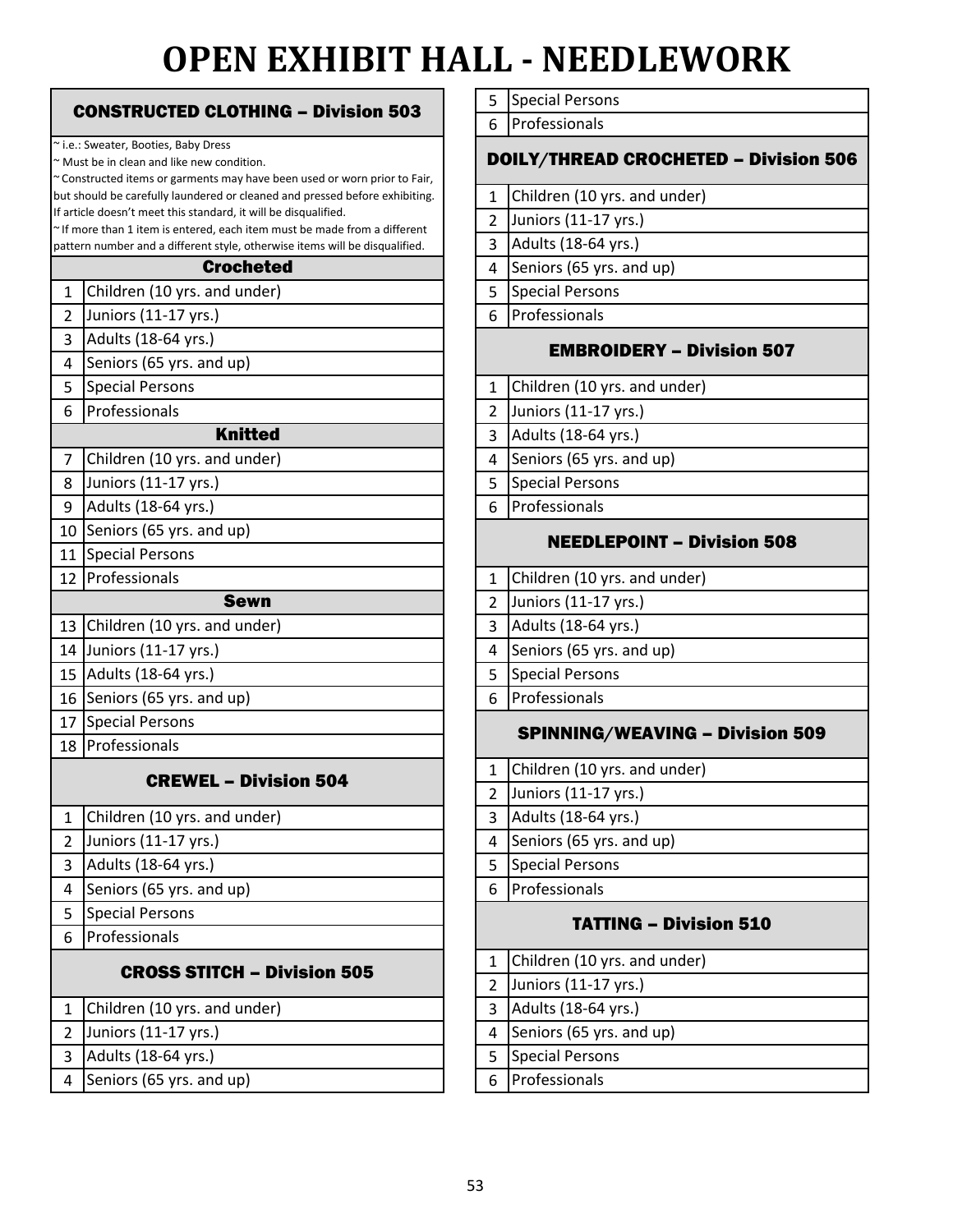# **OPEN EXHIBIT HALL - QUILTS**

#### **ENTRY INFORMATION PREMIUMS**

- **Online Entries Due . . . Mon. July 19th 11:59 PM**
- **Exhibits Due . . . . . . . . Sat. July 31st 9:00-11:00 AM OR** 
	- Mon. August 2nd 12:00-1:00 PM
- **Judging Times . . . . . . . Mon. August 2nd 1:00 PM** *(Exhibit Hall)*
- **Release Time . . . . . . . . Sat. August 7th 3:00 PM**

### **OPEN EXHIBIT HALL CLASSES**

- 1 Children (Open to Exhibitors 10 years and under as of Jan 1, fair year please state age on entry form)
- 2 Juniors (Open to Exhibitors 11 to 17 years old as of Jan 1, fair year please state age on entry form)
- 3 Adults (Open to Exhibitors 18 to 64 years old as of Jan 1, fair year)
- 4 Seniors (Open to Exhibitors 65 years and up as of Jan 1, fair year)
- 5 Special Persons (Open to Special Person Exhibitors of any age)
- 6 Professionals (Open to Exhibitors who sells, teaches, or otherwise earns income from said division)

## **OPEN EXHIBIT HALL QUILT ENTRY RULES**

- **<u>Limit 5 entries per class</u>**, with each item being unique and different.
- All are encouraged to participate.
- Quality items rather than quantity items.
- All items must be the work of the exhibitor.
- Description is required for each class.
- The Fair Board has the right to disqualify any entry considered harmful to Fair attendees.

|                | <b>HAND QUILTED</b>                |                | <b>MISCELLANEOUS QUILTING</b>       |
|----------------|------------------------------------|----------------|-------------------------------------|
|                | <b>Division 601</b>                |                | <b>Division 604</b>                 |
| $\mathbf{1}$   | Children (10 yrs. and under)       | $\mathbf{1}$   | Children (10 yrs. and under)        |
| $\overline{2}$ | Juniors (11-17 yrs.)               | $\overline{2}$ | Juniors (11-17 yrs.)                |
| 3              | Adults (18-64 yrs.)                | 3              | Adults (18-64 yrs.)                 |
| 4              | Seniors (65 yrs. and up)           | 4              | Seniors (65 yrs. and up)            |
| 5              | <b>Special Persons</b>             | 5              | <b>Special Persons</b>              |
| 6              | Professionals                      | 6              | Professionals                       |
|                | <b>HOUSEHOLD MACHINE QUILTED</b>   |                | <b>PROFESSIONALLY QUILTED</b>       |
|                | <b>Division 602</b>                |                | <b>Division 605</b>                 |
| $\mathbf{1}$   | Children (10 yrs. and under)       | $\mathbf{1}$   | Children (10 yrs. and under)        |
| $\overline{2}$ | Juniors (11-17 yrs.)               | $\overline{2}$ | Juniors (11-17 yrs.)                |
| 3              | Adults (18-64 yrs.)                | $\overline{3}$ | Adults (18-64 yrs.)                 |
| 4              | Seniors (65 yrs. and up)           | 4              | Seniors (65 yrs. and up)            |
| 5              | <b>Special Persons</b>             | 5              | Special Persons                     |
| 6              | Professionals                      | 6              | Professionals                       |
|                | <b>MACHINE QUILTED W/ LONG ARM</b> |                | <b>MAKE A CHILD SMILE QUILT</b>     |
|                | <b>Division 603</b>                |                | <b>Division 606</b>                 |
| $\mathbf{1}$   | Children (10 yrs. and under)       |                | ~See uintacountyfair.org for rules. |
| $\overline{2}$ | Juniors (11-17 yrs.)               | $\mathbf{1}$   | Children (10 yrs. and under)        |
| 3              | Adults (18-64 yrs.)                | 2 <sup>1</sup> | Juniors (11-17 yrs.)                |
| $\overline{4}$ | Seniors (65 yrs. and up)           | 3              | Adults (18-64 yrs.)                 |
| 5              | Special Persons                    | 4              | Seniors (65 yrs. and up)            |
| 6              | Professionals                      | 5              | <b>Special Persons</b>              |
|                |                                    | 6              | Professionals                       |

- $\bullet$  Grand Champion . . . . . . . . \$10.00
- Reserve Champion . . . . . . . \$5.00
- \$2.00
- $Red$ .................... \$1.50
- White ................. \$1.00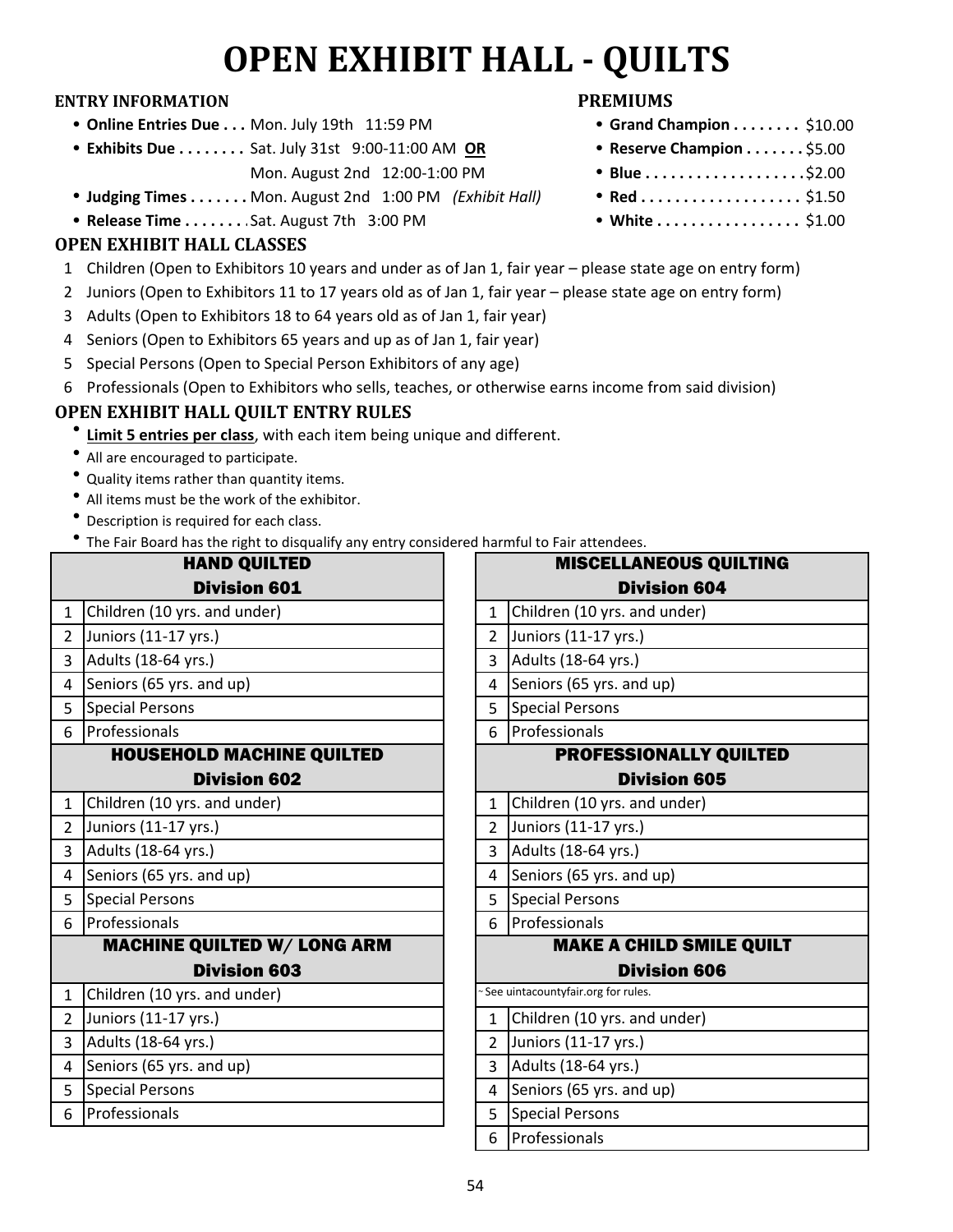# **OPEN EXHIBIT HALL - PAINTING & DRAWING**

#### **ENTRY INFORMATION PREMIUMS**

- **Online Entries Due . . . Mon. July 19th 11:59 PM**
- **Exhibits Due . . . . . . . . Sat. July 31st 9:00-11:00 AM OR** 
	- Mon. August 2nd 12:00-1:00 PM
- **Judging Times . . . . . . . Mon. August 2nd 1:00 PM** *(Exhibit Hall)*
- **Release Time . . . . . . . . Sat. August 7th 3:00 PM**

### **OPEN EXHIBIT HALL CLASSES**

- 1 Children (Open to Exhibitors 10 years and under as of Jan 1, fair year please state age on entry form)
- 2 Juniors (Open to Exhibitors 11 to 17 years old as of Jan 1, fair year please state age on entry form)
- 3 Adults (Open to Exhibitors 18 to 64 years old as of Jan 1, fair year)
- 4 Seniors (Open to Exhibitors 65 years and up as of Jan 1, fair year)
- 5 Special Persons (Open to Special Person Exhibitors of any age)
- 6 Professionals (Open to Exhibitors who sells, teaches, or otherwise earns income from said division)

### **OPEN EXHIBIT HALL PAINTING & DRAWING ENTRY RULES**

- **<u>Limit 5 entries per class</u>**, with each item being unique and different.
- All are encouraged to participate.
- Quality items rather than quantity items.
- $\bullet$  All items must be the work of the exhibitor.
- $\bullet$ Description is required for each class.
- $\bullet$ All pictures must be framed or properly mounted.
- $\bullet$ All pictures will be hung on pegboard hooks, therefore, all pictures should be equipped with a sturdy hook or wire.
- NO SAWTOOTH HANGERS ALLOWED.
- $\bullet$ Articles that are not ready to hang will be disqualified.
- $\bullet$ Place your name and address on the back, top left corner of your pictures, as well as the class number entered.
- $\bullet$ Picture frames with glass will not qualify for Grand or Reserve Champion.
- $\bullet$ The Fair Board has the right to disqualify any entry considered harmful to Fair attendees.

| <b>PAINTING - Division 701</b> |  |
|--------------------------------|--|
|--------------------------------|--|

| 1 Children (10 yrs. and under)   |   |
|----------------------------------|---|
| 2 Juniors $(11-17 \text{ yrs.})$ |   |
| 3 Adults (18-64 yrs.)            | 3 |
| 4 Seniors (65 yrs. and up)       |   |
| Special Persons                  | 5 |
| Professionals                    |   |
|                                  |   |

|               | <b>DRAWING - Division 702</b> |
|---------------|-------------------------------|
| $\mathbf{1}$  | Children (10 yrs. and under)  |
| $\mathcal{P}$ | Juniors (11-17 yrs.)          |
| 3             | Adults (18-64 yrs.)           |
| 4             | Seniors (65 yrs. and up)      |
| 5             | <b>Special Persons</b>        |
|               | Professionals                 |

- $\bullet$  Grand Champion . . . . . . . . \$10.00
- Reserve Champion . . . . . . . \$5.00
- \$2.00
- $Red$ .................... \$1.50
- White ................. \$1.00